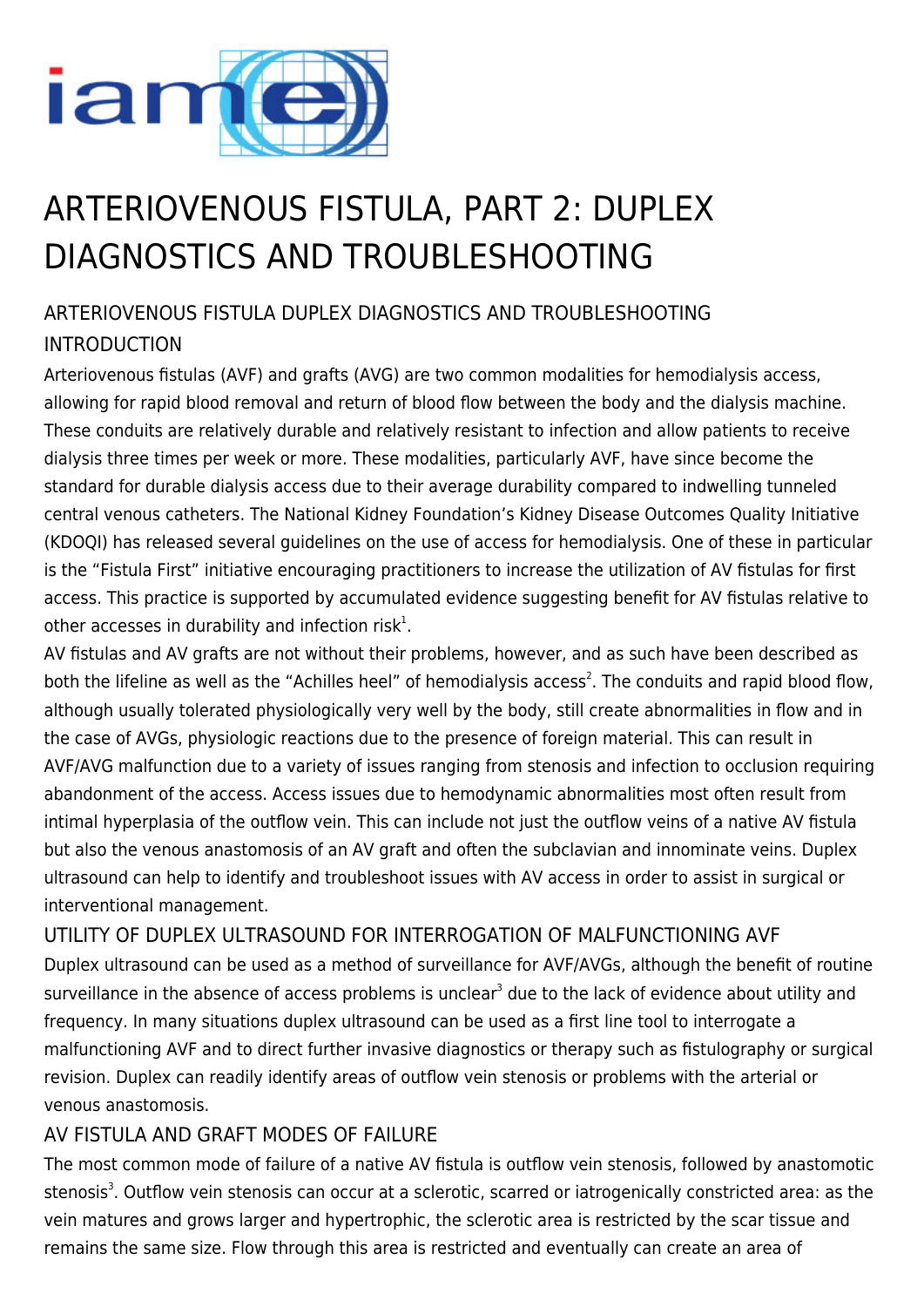increasing turbulence and intimal hyperplasia. This eventually leads to a critical stenosis causing slow flow and, if left alone, potentially occlusion and thrombosis of the AVF. Stenoses can also occur due to puncture sites that have damaged the vessel, or at the proximal or distal ends of a pseudoaneurysm. Arterial anastomotic stenosis can also cause slow flow and/or nonmaturation of an AVF and are often due either to technical errors in the construction of the fistula (in the case of nonmaturation) or intimal hyperplasia due to turbulent flow in the anastomotic hood (in the case of late anastomotic stenosis). Stenoses of the AVF, whether venous or arterial, can present as low flow volumes when the patient is on the dialysis machine; further localization of the stenosis can be done by examining the inflow (arterial) and outflow (venous) pressures of the machine. Arterial anastomotic stenosis is more likely to present with low arterial pressures while on dialysis as the machine is unable to withdraw enough blood into the circuit to run. Venous anastomotic stenoses, on the other hand, are likely to present as high venous outflow pressures on the machine. Venous outflow or central stenosis may also commonly present as prolonged bleeding after decannulation.

The most common mode of failure of an AV graft is neointimal hyperplasia at the venous anastomosis due to turbulent flow in the area<sup>1</sup>. Grafts can also develop stenoses along the length of the graft, or in the outflow vein, as well as stenoses of the arterial anastomosis although these etiologies are less common than venous anastomotic stenosis. Untreated hemodynamically significant stenoses can cause sudden failure and thrombosis of the graft requiring thrombectomy, thrombolysis, or sacrifice of the graft. EVALUATING THE MALFUNCTIONING FISTULA AND GRAFT

An evaluation of a malfunctioning fistula or graft must encompass a comprehensive evaluation of the access in order to identify the problem. For a native AV fistula, the entire conduit from just proximalt to the anastomosis to the proximal outflow vein is interrogated. The arterial inflow may also be interrogated in select patients if there is suggestion of inflow problems proximal to the actual AV fistula. Brightnessmode grayscale imaging can be useful in identifying areas of tortuosity, physical stenosis, calcification, aneurysms, hematoma, or pseudoaneurysms. Color flow or power Doppler are used to confirm patency of the fistula. Spectral Doppler waveforms of the anastomosis, the proximal inflow, and the outflow vein are obtained. Flow volumes are calculated using the systolic velocity and diameter of the conduit 2cm central to the arterial anastomosis.

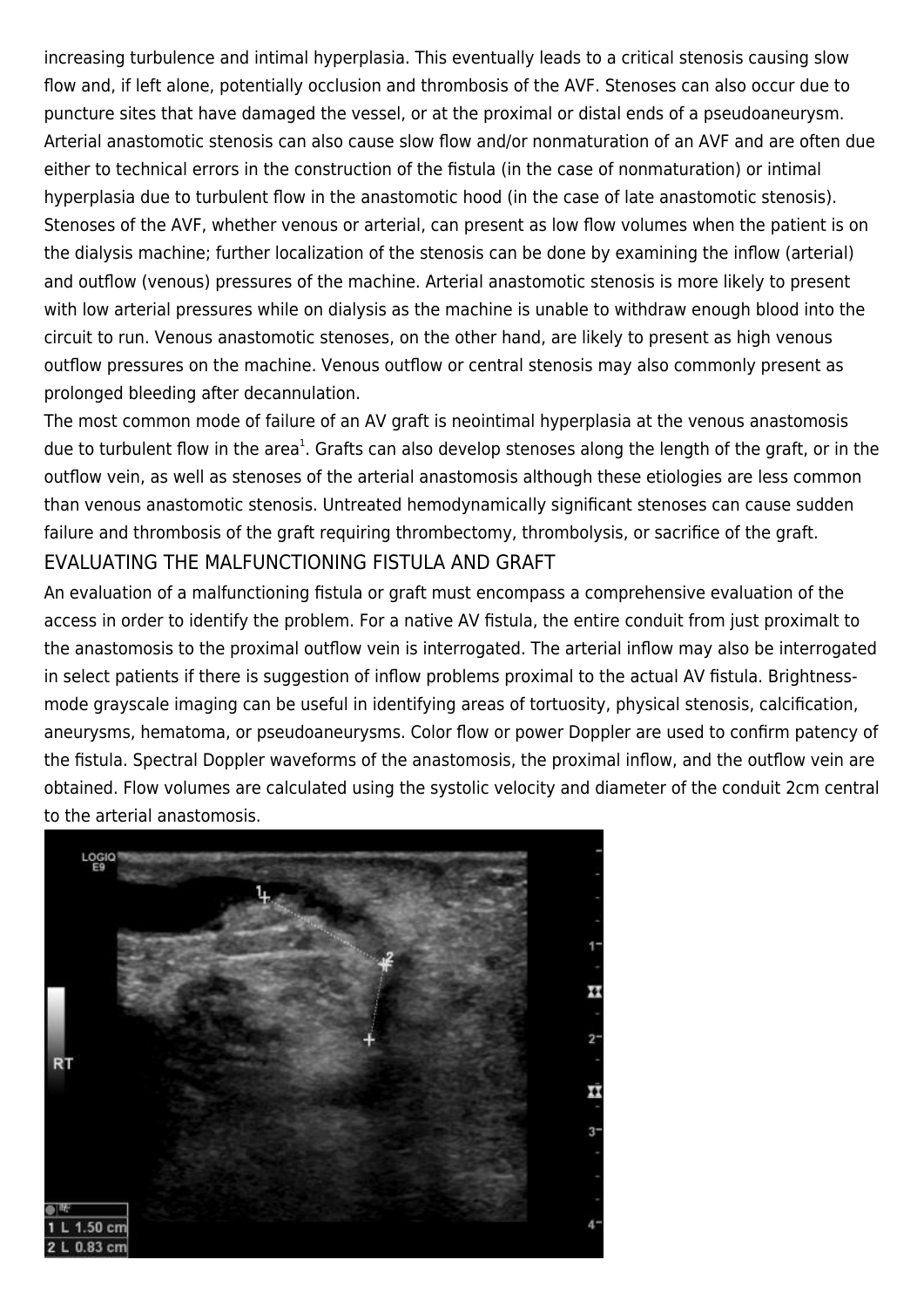Figure 1: Stenosis of the fistula outflow vein demonstrated just past the anastomosis on B-mode ultrasound.

#### Arterial Inflow Issues

Hemodynamically significant anastomotic stenoses are identified based on velocity criteria. However, this can sometimes be difficult or misleading as the velocity at the anastomosis is often dependent on the velocity of the inflow artery. Therefore, a single velocity measurement at the anastomosis is often not enough for determining stenosis and rather a ratio of the anastomotic velocity compared to the proximal inflow artery should be used. A velocity ratio of greater than 3.5 is often suggestive of a significant stenosis<sup>4</sup>. In the situation of a nonmaturing fistula or a very significant stenosis, the velocity and flow volumes downstream of the anastomosis may be markedly decreased and spectral Doppler waveforms in the outflow vein may have a "parvus tardus" form suggesting hemodynamically significant proximal obstruction. Additionally, in a nonmaturing fistula, the velocities in the proximal inflow artery may not be significantly elevated beyond the physiologic norm and may present as normal highresistance triphasic spectral Doppler waveforms rather than low resistance, high velocity pre-fistula waveforms.

In more uncommon cases, issues with the arterial inflow itself may be causing low flow into the fistula. This is most often due to arterial occlusive disease of the inflow vessels. Disease of the radial artery inflow of a radiocephalic fistula is the most common, but more proximal arteries such as the brachial artery or even isolated lesions in the axillary or subclavian artery can contribute to low fistula flow. In situations of more proximal inflow lesions, concomitant symptoms of arm ischemia may also be present. Atherosclerotic disease of the inflow vessels is common due to the propensity of dialysis patients to develop significant vessel calcification, but significant stenosis leading to AVF malfunction is less common<sup>5</sup>. Duplex examination of a malfunctioning AVF may suggest significant inflow disease if low flows persist throughout the AVF despite no identifiable area of stenosis. The area just proximal to the anastomosis will also demonstrate post-obstructive "tardus parvus" monophasic waveforms. This should prompt further evaluation of the upper extremity arterial tree by B-mode and spectral Doppler for areas of severe calcification and stenosis.

#### Outflow Vein Stenosis

Outflow vein stenoses are the most common causes of access-related issues, resulting in high venous pressures or low flow causing inadequate dialysis sessions or prolonged bleeding after decannulation. These stenoses can be identified on B-mode imaging as areas that appear narrowed or kinked, or on color Doppler as areas with turbulent flow, and further confirmatory imaging using spectral Doppler can confirm a hemodynamically significant stenosis using velocity criteria. As in the case of anastomotic stenoses, velocities can vary depending on the conduit type and size, and so single velocity criteria are not adequate for diagnosis. A velocity ratio of the stenotic velocity compared to the upstream velocity is necessary to accurately identify a stenotic segment.

In severe instances of outflow vein stenosis, the outflow vein will demonstrate lower velocities similar to an arterial conduit. Spectral Doppler upstream of the stenosis may show a triphasic waveform suggesting puslatile inflow with high resistance outflow very similar to an arterial waveform, and the overall flow volume of the fistula will be very low. These findings may represent an access at immediate risk of failure. Further treatment with fistulography and balloon angioplasty can then be performed.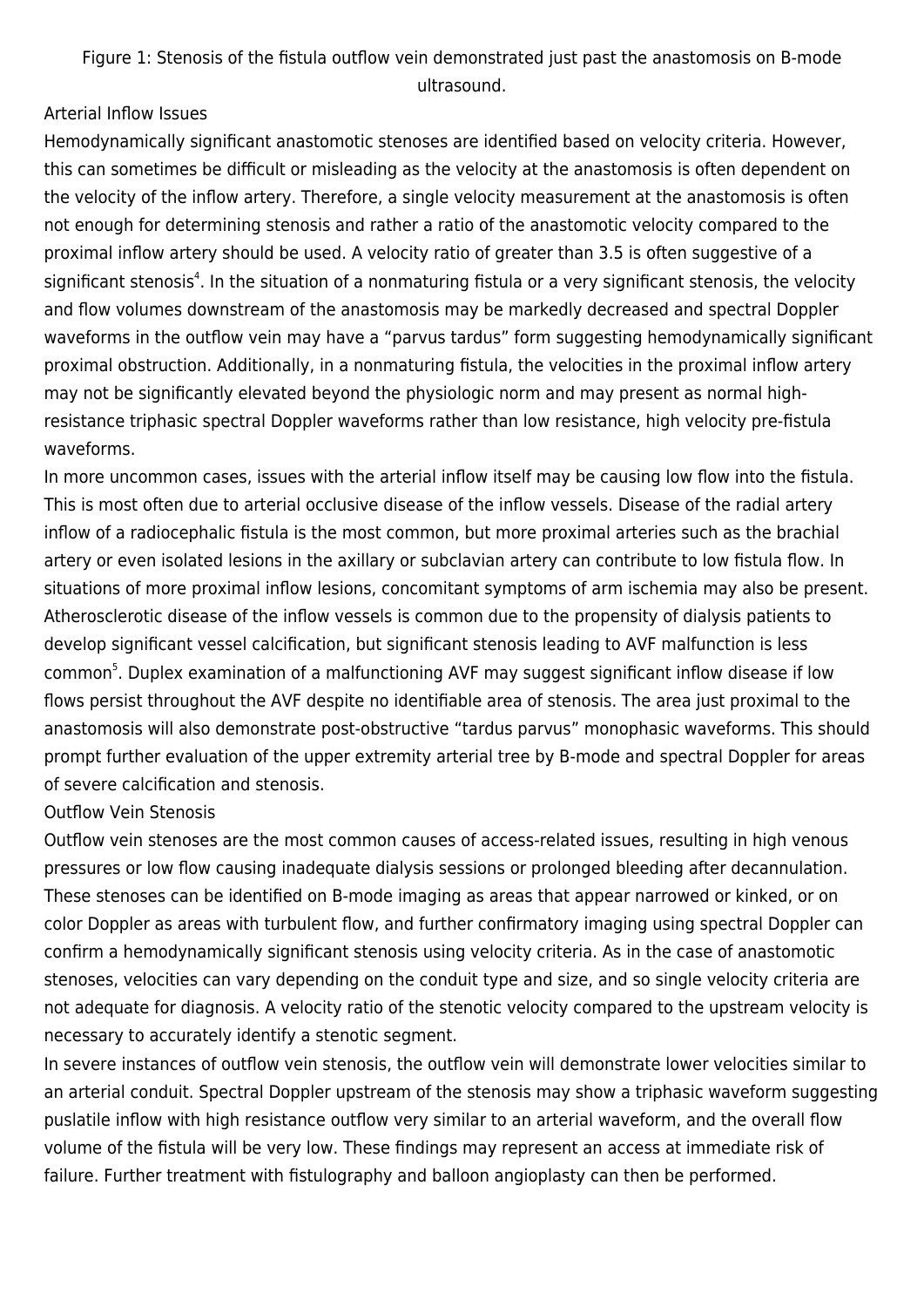







#### Arteriovenous Grafts

AV graft malfunctions are most often due to stenosis at the venous anastomosis due to neointimal hyperplasia from a fibrotic reaction to the foreign graft material. Neointimal hyperplasia can also cause stenoses along the graft wall. For grafts, careful imaging must be performed at both anastomoses as well as along the entire length of the graft to identify any problem areas. Velocity criteria for stenoses of AVG are similar to that of AVF, with the velocity ratio the most sensitive/specific indicator of hemodynamically significant stenoses<sup>1</sup>. Early duplex of newly-constructed AV grafts using polytetrafluoroethylene (PTFE) may also be complicated by difficult visualization of the interior of the graft, as newly implanted PTFE contains air within the wall of the graft that can hinder propagation of the ultrasound beam and result in acoustic shadowing limiting evaluation of the graft by color or spectral Doppler $6$ .

#### Central Venous Stenosis

Central venous stenosis or occlusion can often cause increased venous backpressure in an extremity with an AVF or AVG. The increased arterial pressure against a central lesion can result in unilateral arm or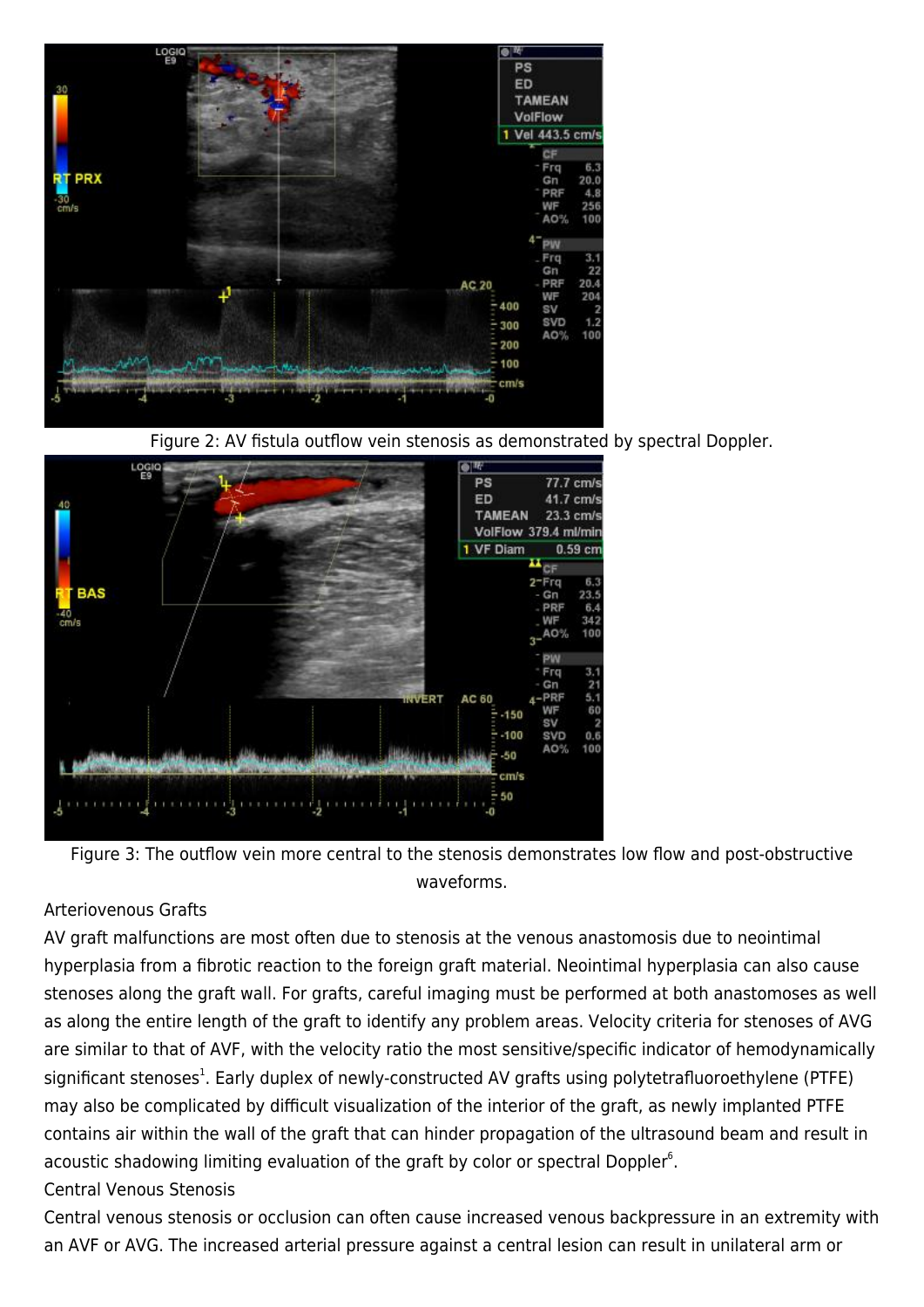facial swelling, as well as the development of large collaterals in the shoulder and chest. These lesions are caused by intimal hyperplasia in the innominate or subclavian veins due to turbulent, abnormally high volume AVF/AVG flow. Central stenosis can also be caused or worsened by indwelling lines such as pacemaker leads, or injury from previous subclavian venous catheter placement and thrombosis. The most common presentation of central venous stenosis in a hemodialysis patient is unilateral arm or neck/facial swelling and prolonged bleeding from the cannulation sites after decannulation. Ultrasound evaluation of the axillary and subclavian veins showing loss of respiratory phasicity can be indicative of a central lesion. The actual lesion may or may not be visible under duplex ultrasound as often lesions are in the subclavian vein central to the thoracic outlet; brachiocephalic and proximal subclavian lesions are difficult to visualize clearly and color or spectral Doppler analysis may be unreliable. These lesions are notoriously difficult to treat, responding poorly to balloon angioplasty or stenting<sup>7</sup>, often recur, and can cause significant discomfort for the patient.

#### ANEURYSMS AND PSEUDOANEURYSMS

Both aneurysms and pseudoaneruysms can develop along the length of an AVF or AVG. Pseudoaneurysms at the cannulation sites are more common due to the mechanical introduction of a weak spot in the fistula wall, compared to true aneurysms which involve all three layers of the vessel wall. Both pseudoaneurysms and true aneurysms can continue to enlarge over time and can affect the flow of blood into and out of the dialysis circuit, as well as contribute to discomfort from skin tension and large size of the aneurysms.

Pseudoaneurysms can be initially identified by the visualization of a large collection outside of the fistula or graft. These can be differentiated from hematoma surrounding the conduit by the presence of an active chamber that freely communicates the flow of blood from the conduit into the chamber, then back into the conduit, with each pulsation. Flow into the active chamber is classically described as to-and-fro flow on spectral Doppler with flow both toward and away from the probe during each cardiac cycle, and as a classic "yin-yang" sign on color Doppler. AVF and AVG pseudoaneurysms, however, may have shallow and enlarged entry points from the vessel into the pseudoaneurysm to where visualization of the to-and-fro spectral Doppler signal is not guaranteed. Pseudoaneurysms due to puncture sites in an AVF tend to grow over time especially if the same puncture site is used repeatedly, resulting in increasing skin tension and increased risk of rupture.

Findings of any aneurysms or pseudoaneurysms should be noted on the final report, including the presence of any mural thrombus and the maximum cross-sectional diameter as well as any flow into the active chamber of the pseudoaneurysm. Aneurysms and pseudoaneurysms are generally benign and do not typically require surgical repair until they either grow to a large size, grow rapidly, or result in skin tension. Prolonged tension from underlying aneurysms or pseudoaneurysms can result in skin breakdown, ulceration, and bleeding requiring emergent surgical intervention.

## INTERVENTION AND POST-INTERVENTION EVALUATION

Interventions for malfunctioning or failing AV accesses span a wide range of procedures, including open revision, angiography and balloon or cutting balloon angioplasty, or even stenting across areas of resistant stenosis. The utility of post-intervention ultrasound evaluation has not been established and, unlike the lower extremity literature, no consensus for velocity thresholds or ratios has been established for restenosis after balloon angioplasty or stenting. Therefore, standards for practical interpretation of these studies vary from laboratory to laboratory. The standard in our practice is to forgo routine postintervention ultrasound testing and rely on measured parameters (flow volumes, arterial/venous